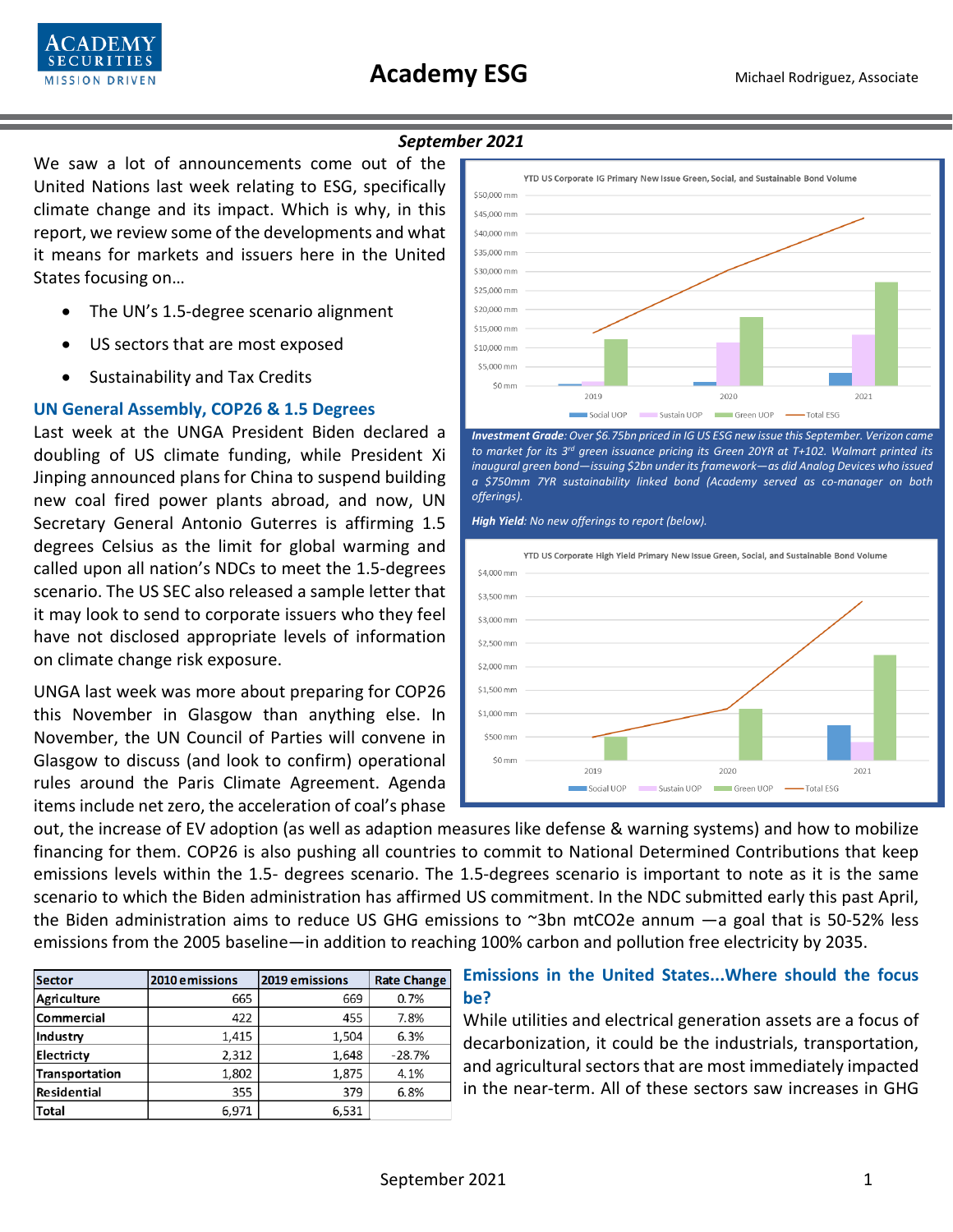

#### *September 2021*

emissions, as compared to electrical generation, which has decarbonized 28% since 2010. In fact, only 19% of US power generation is derived from coal fired plants. Most is generated from natural gas, renewables, and nuclear energy! In [Europe a recent study by](https://www.responsible-investor.com/articles/eu-regulator-finds-link-between-green-bond-issuance-and-carbon-trajectory)  [ESMA](https://www.responsible-investor.com/articles/eu-regulator-finds-link-between-green-bond-issuance-and-carbon-trajectory) found a correlation with green

|                           |         | 2019 total GHGe | 2030 projected GHGe |
|---------------------------|---------|-----------------|---------------------|
|                           |         | 6,558,000,000   | 3,150,000,000       |
| <b>Sector</b>             | Percent | 2019 emissions  | 2030 emissions      |
| Agriculture               | 0.1     | 655,800,000     | 315,000,000         |
| Commericial & Residential | 0.13    | 852,540,000     | 409,500,000         |
| Industry                  | 0.23    | 1,508,340,000   | 724,500,000         |
| Electricty                | 0.25    | 1,639,500,000   | 787,500,000         |
| Transportation            | 0.29    | 1,901,820,000   | 913,500,000         |

bonds issued and entity level decarbonization—finding that the median carbon intensity of green bond issuers dropped 88% as opposed to 27% for non-green.

For the agriculture sector, livestock and crop cultivation are some of the biggest contributors to emissions, whereas fossil fuel combustion is the chief contributor to industrial emissions. However, as we shift to more forms of renewable energy, we could see increases for mineral products and metal production related to the materials used in light electric vehicles and batteries. In 2019, the transportation sector finally eclipsed the energy generation sector for GHG emissions. In the 30 years since 1990, the US transportation sector's yearly emissions has increased over 23%!

### **Bottom Line**

- *Tax Credit > Govt Spending: While the Biden administration has proposed a \$14bn climate funding plan, the likelihood that it comes to full fruition is low given the current situation in Congress. However, certain proposals including tax-credits for high-voltage power lines, carbon capture, low-carbon hydrogen, heavy & medium duty zero emissions vehicles, charging stations, advanced manufacturing, and energy efficient commercial buildings are a more likely option and will be helpful to these emerging industries and welcomed by early investors.*
- *ESG Financing & Disclosure: Issuers (specifically those in the industrial, transport, and agriculture sectors) should first consider how they are planning and communicating any material climate change related risk exposure (physical and transition) as the SEC recently released its sample letter to corporates asking for more clarity in climate disclosure, especially to those releasing more information in their sustainability reports. Simultaneously, issuers should be developing frameworks that allow them to capture investor interest and reduce the cost of capital for sustainable projects and initiatives within their value chains.*
- *Brittle Power—China's recent power crunch is more likely a result of labor and coal supply shortages (China for the time being no-longer imports coal from Australia) than its decision to launch a carbon trading program. In shifting energy production to alternative sources, it is important to note that historical reliance on any one energy source can be dangerous, and something policy makers and leaders should be aware of. Notable examples include Venezuela whose hydroelectric capacity was impacted by long-term drought, as well as here in the US when in 1973, the Arab Oil embargo led to a 300% increase in the cost of a barrel of oil, which compounded the stock market turmoil. To help ensure the stable flow of energy, we can look to increase carbon capture as opposed to straight decommissioning.*

### *Further Resources*

 *SEC Letter: https://www.sec.gov/corpfin/sample-letter-climate-change-disclosures EPA Emissions Tracker: https://cfpub.epa.gov/ghgdata/inventoryexplorer/ USNDC: https://www4.unfccc.int/sites/NDCStaging/Pages/All.aspx*